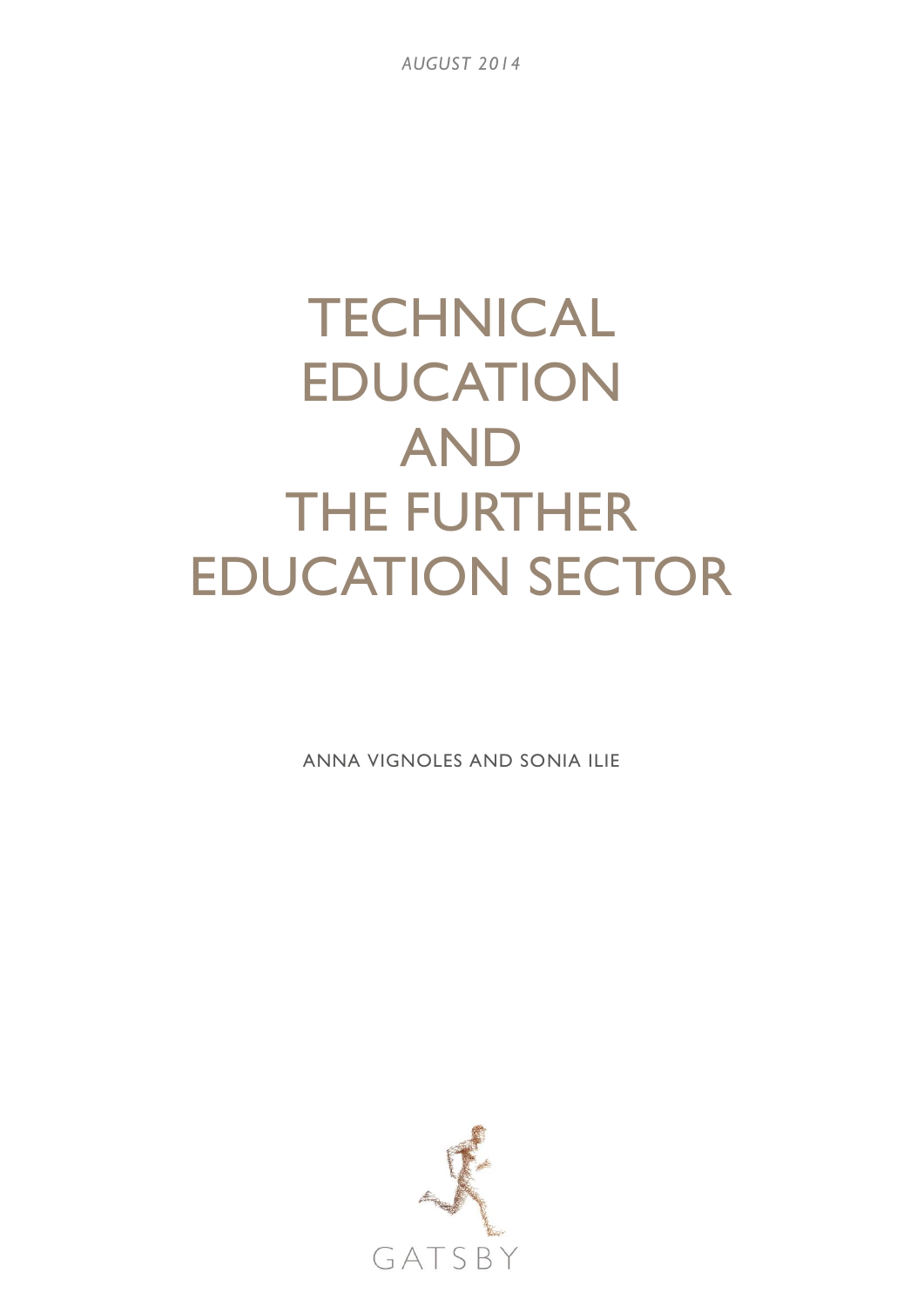## **INTRODUCTION**

The UK labour market has a clear need for scientists and for scientifically trained workers (UKCES, 2010). As such, science, technology, engineering and mathematics (STEM) education is an important part of the system. In England, the Further Education sector (FE) is a major contributor to STEM education, and the principal provider of technical education (the vocational strand of STEM). This evidence-based opinion paper provides an overview of some of the major issues facing technical education in FE, with particular focus on qualifications leading to technician roles. We start by describing briefly the scale of technical education in England and how it fits within the broader FE sector, before discussing the demand for these skills in the labour market and how we might judge the quality of provision. We then ask how past and current funding arrangements in FE are likely to impact on the ability of the sector to provide technical education and training at the level and quality demanded by employers, and hence to provide individuals with the necessary skills needed for the labour market.

This paper is in fact a starting point as many of the questions we are seeking to answer require further research and we highlight where there are evidence gaps.

#### DEFINITIONS AND SCALE OF TECHNICAL EDUCATION

The FE sector in England is a broad church. It offers vocational qualifications (NVQ and BTEC), traineeships, apprenticeships and courses of an academic nature such as Advanced levels (A levels) and foundation degrees. For the purposes of this paper, however, we focus only on technical education, which we define loosely as vocational qualifications taken in STEM subjects. Much technical education is designed to prepare workers for particular technician roles and this form of technical education is a particular focus of this paper: we therefore use the terms technical and technician education somewhat interchangeably.

So what are the technician jobs that these qualifications might prepare workers for? The Standard Occupations Classification (ONS, 2010) defines four minor occupation groups which contain a majority of technician occupations, though within these groups there are occupations which would not be traditionally classed as technicians (e.g. paramedics, which are classified in the same minor group as medical and dental technicians). Technician roles are also evolving. UKCES (2014) suggest that the technical profiles of previously manual crafts occupations have recently increased and will continue to do so, essentially creating new categories of technicians. There is therefore some ambiguity about what constitutes an FE course for future technicians.

In any case progression from STEM vocational qualifications into STEM occupations varies greatly: many individuals with STEM qualifications will not go on to work in technician roles or other STEM occupations (DIUS, 2009). This partially reflects the strong demand for STEM skills in a wide range of occupations (CBI, 2011). Some estimates (Greenwood, Harrison and Vignoles, 2011) suggest that only around 40% of those with STEM qualifications go on to work in STEM professions. Further, those with lower level STEM qualifications, such as NVQ2, are even less likely to go on to work in a science, technology or engineering occupation (only approximately 25% do so). The scale of technical education in FE and its impact on the labour market is therefore difficult to quantify.

We do know that technical education is a relatively small part of the system. In 2010/2011 a total of 6.67 million qualifications were achieved by learners aged 16 and over in FE and of these, only 25% (1.65 million) were classified as STEM (Royal Academy of Engineering FE STEM Data report, 2012, p. 4; the figures are for qualifications taken, not numbers of students). This might give the impression of a sizable STEM education system, however, much of this provision consists of either A levels, or lowlevel vocational qualifications, rather than technical education. For instance, the Royal Academy of Engineering's FE STEM Data report (2011) indicates that within the FE sector, an overwhelming majority of mathematics or numeracy (92%) qualifications were achieved at or below Level 2. In technology, 72% of qualifications achieved were at Level 2 or below and in engineering this was 64%.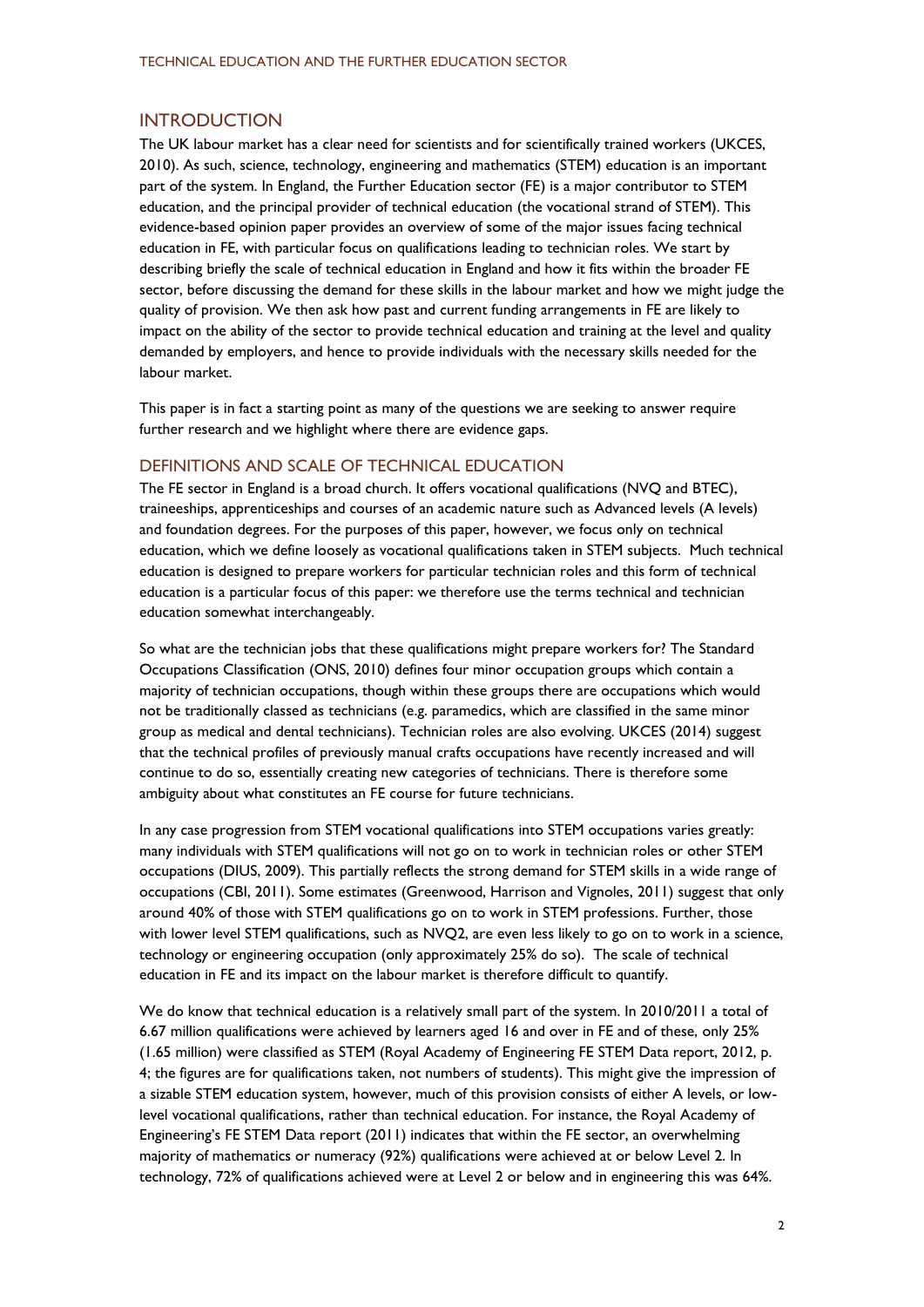In science and hybrid qualifications (any combination of STEM subjects and numeracy) only 30% were achieved at or below Level 2 but most qualifications in mathematics and science at Level 3 are academic (A levels) rather than vocational.

Apprenticeships are an important source of technician education. Engineering and manufacturing, the core of STEM and technician professions, constitute the third-largest group in the apprenticeship programme: approximately a fifth of all apprenticeship starts in 2012-13 were in this sector. Apprenticeship starts in Health and Public Services constitute 14% of the total number of apprenticeship starts, though not all of them will be in technician positions. Starts in Construction, Planning and the Built Environment constituted 9% of all starts in 2012-13 (ONS, 2013). Clearly therefore a significant proportion of apprenticeships involve training for technician roles. However, there is arguably scope for further growth of technician apprenticeships, particularly in sectors such as information and communication technology (4% of all starts). Further, the vast majority of STEM apprenticeships are at Level 2 and 3, with relatively few STEM Higher Apprenticeships since their introduction (ONS, 2013).

In summary, there is a great deal of STEM provision at Level 2 but only a modest proportion of FE students take higher level STEM courses and a relatively modest proportion of those who do take these higher level courses end up working in STEM occupations, though this varies by particular subject area.

## LABOUR MARKET DEMAND

So if the scale of technical education is modest, is this because there is a lack of demand for technical skills in the labour market? Certainly there has been concern amongst academics and policy makers about a "hollowing out" of the labour market, with growth in both low level jobs and in graduate jobs, and reductions in the number of mid-ranking roles thereby reducing demand for intermediate qualifications. Technician roles tend to be at intermediate level and hence this hollowing out has been cited as evidence of reduced demand for technician skills. Against this background however, technicians make an important contribution to the UK economy and, contrary to what is often said, there is evidence of strong demand for technician skills (UKCES, 2011). For example, those working in science, technology or engineering occupations earn on average 20% more than those working in other occupations (Greenwood et al., 2011). Whilst this is an average across all types of occupations and encompasses individuals with a range of qualifications, the premium largely arises at intermediate and lower level occupations consistent with high demand for technician level STEM skills.

The evidence also indicates that many but not all qualifications provide a wage premium for holders if they are in a STEM subject (compared to having the same qualification in any other subject). For instance, engineering qualifications such as City and Guilds or NVQ2 attract a wage premium, though BTECs in technology subjects do not (Greenwood et al. 2011). However, on average most lowerlevel and intermediate science, technology and engineering qualifications (essentially those used in technician occupations) do attract additional wage benefits, more so in engineering and technology than in science. Some technical qualifications also bestow considerable additional value if they are then used in a STEM occupation. For example, those with HNC or HND qualifications in STEM earn a considerable additional wage premium (11%) if they work in a related occupation (Greenwood et al., 2011). The apprenticeship scheme also produces individuals with skills that are in demand in the labour market at least at Level 3, judging from the relatively high returns to these apprenticeships (McIntosh, 2007).

The main message therefore is that, with few exceptions, it makes economic sense to pursue technician qualifications, particularly if one goes on to secure employment in a technician occupation. It is important to note however, that the high premium for such qualifications arises from strong demand from employers for particular skills embodied in these qualifications. There is good evidence of strong demand for numeracy, mathematical and analytical skills for instance. Further, these skills are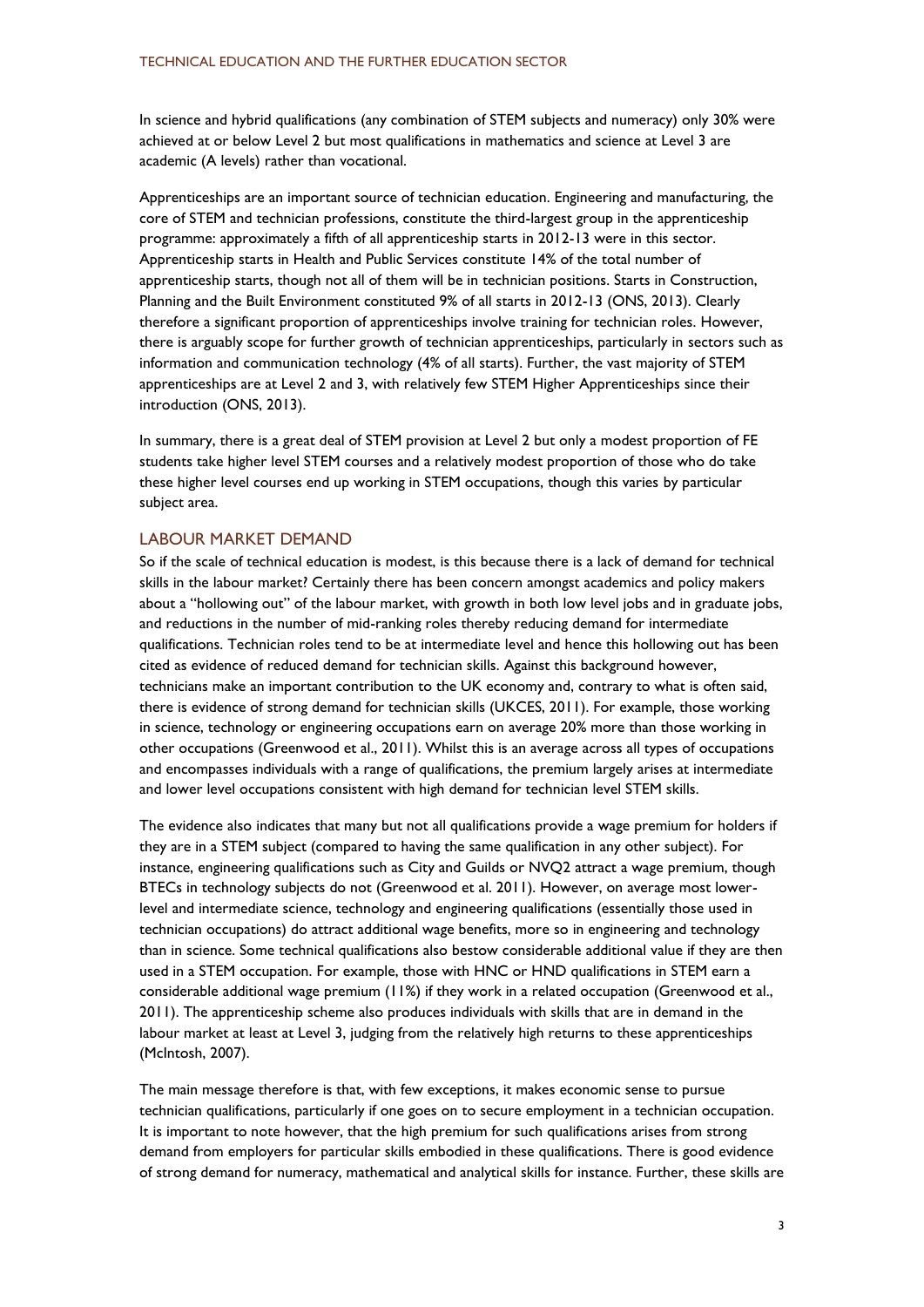in demand across a range of STEM and non-STEM occupations, again pushing up the price paid to workers with these skills. In other words employers may seek workers with STEM qualifications even if they do not need higher level specific STEM skills but rather just want workers with good analytical skills.

The high return to STEM education is of course also suggestive of insufficient numbers of individuals training in STEM. Why, given the high value of technician education, are too few individuals taking such options? There are a number of possible causes for this. Firstly, there is insufficient quantity and quality of scientific and mathematical education at school and so students are not prepared for or interested in pursuing STEM. Secondly, in the case of apprenticeships, despite their strong labour market value, insufficient numbers of employers are willing to provide apprenticeship training. This suggests some kind of market failure since firms seem willing to pay for such skills through higher wages but not willing to provide the opportunity for individuals to acquire them, because of fear of poaching and other costs associated with training. Thirdly, it is also true that young people in Britain are often unaware of the real status, remuneration and progression opportunities of technician occupations (Gatsby, 2014). This is indicative of the disproportionately low social status of these occupations, despite the high level of skill required and the competitive wages paid. This too might limit the numbers going into STEM vocational education and would suggest more could be done to properly inform students of the benefits of these qualifications.

The CBI (2013) reports that the proportion of employers finding it difficult to fill all their technical positions with adequately-qualified individuals (currently reported by firms to be at 25%) is set to grow to 40% in the next three years. Predicting shortages is notoriously difficult so these estimates may not come to pass. However, given that some estimates put the additional number of science, technology and engineering professionals required by the UK economy by 2020 at one million, the risk of a shortage of technicians should not be underestimated. The *Future of Work in 2030* from the UK Commission for Employment and Skills (2014) suggests that technology will continue to be central to UK economic development and to the ongoing changes to the labour market. The report argues that some of the technical skills currently associated with specific occupations (for instance, IT technicians) will be required of a much broader range of employees. In that respect, it is imperative that both the FE and the HE sector recognize and respond to the increase in demand for these skills.

# THE QUALITY OF TECHNICAL EDUCATION IN THE FE SECTOR

So what are the main quality issues in technical education in FE? Observing the quality of technical education in FE directly is difficult at scale. FE colleges are now inspected by OFSTED and in their most recent statistical release, OFSTED (2014) report that around one third of colleges inspected in academic year 2013/2014 were in need of improvement or inadequate. These judgments do not however, pertain specifically to STEM provision and hence are of limited use for our purpose. Further one might need to consider whether current OFSTED assessments that were developed primarily for the school environment are entirely appropriate for the quite different environment of vocational education. In order to judge the quality and adequacy of technical education we might need to consider what other additional information we could use, such as student destinations, employer satisfaction and other measures of quality. This is one area where further work is needed to determine how best to judge quality in vocational education and whether one might use the same or different metrics to the quality measures used in the school system.

One could just conclude of course that the evidence presented above of the high value of STEM vocational qualifications in the labour market must indicate high-quality provision. Yet high returns can simply indicate a relative shortage of such skills. It is entirely possible that high returns to technician education may coexist with concerns about quality. That said, the price employers are willing to pay for technical qualifications is informative and does suggest such qualifications on average impart skills of value in the work place. The Royal Academy of Engineering report (Greenwood et al., 2011) did,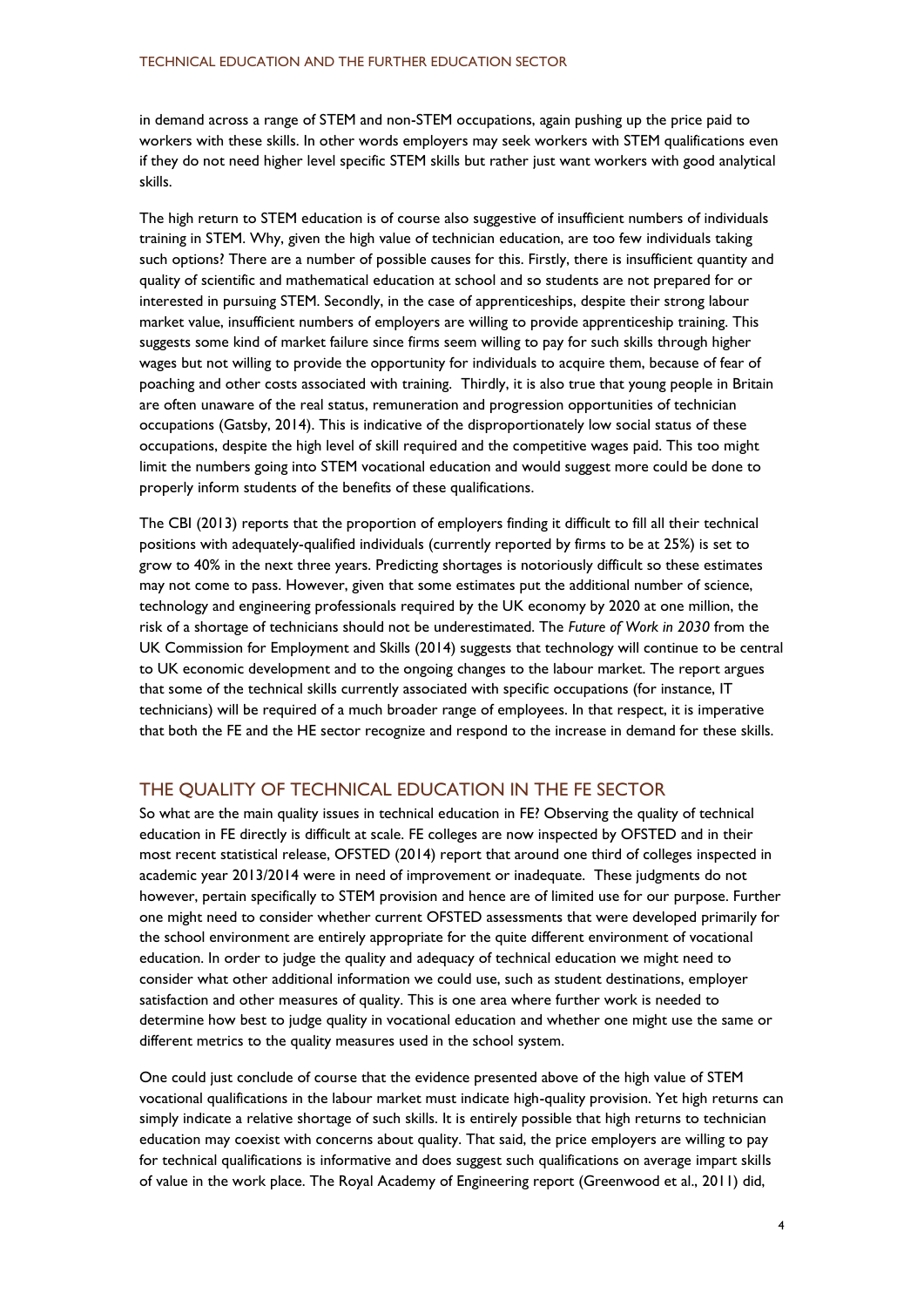however, find considerable variation in the return to different types of STEM qualification. For example, in the subject area of engineering a very wide range of qualifications attract an additional wage premium; by contrast fewer qualifications in science confer a wage premium. This may be indicative either of quality differences between different types of qualifications or different levels of demand in the labour market for specific skills. In any case, qualifications that yield no wage benefit at all, particularly at level 2, should be examined more closely since it would appear they have quite limited labour market value.

Perhaps the most major quality issue for technical education is that so much vocational provision is only at level 2. To develop a thriving technical education provision we need to have a larger proportion of training taking place at level 3 and particularly level 4, hence progression from level 2 is key. We also need to further develop the post A level route into vocational training but there are a number of reasons why we don't have large numbers taking this route. Firstly, up to now the school leaving age of 16 has provided a natural break point for those interested in pursuing vocational education to switch to vocational qualifications in FE. These students have tended to take level 2 or at best level 3 qualifications in FE. Progression beyond that to level 4 has been relatively limited, partly because such students have often lacked the basic skills (literacy and numeracy) to continue to level 4. Further, students with lower achievement at 16 have tended to follow this route. This is because of the particularly low status of vocational options and indeed reinforces the view that this route is for lower achievers. There are also issues in the funding system that may distort student choices.

The school system is funded more generously than FE and places in schools beyond 16 have been rationed to some degree, thereby ensuring that those with the lowest achievement end up in FE (either for A levels or for vocational qualifications). This prioritization of the academic route continues beyond 18 since HE study comes with considerable financial subsidy. Despite tuition fees, students are actually well supported doing their higher education studies and there is a welldeveloped financial mechanism for them to repay loans (income contingent loans). Hence at the moment a student with weak attainment at A level still prefers, on average, to continue down the academic route and pursue a degree, even if the returns to some of the vocational qualifications they might take are high. Of course some elements of the vocational system do provide very attractive support for students, such as the apprenticeship scheme. Apprentices are supported with wages during their study. Students are indeed rational and given this, there is excess demand from students for apprenticeships, but this is the exception not the rule in vocational education.

There are also known problems relating to quality with regards to apprenticeships. In particular there is an ongoing need to ensure that quality of provision remains high in the face of rapid expansion of apprenticeships and difficulties getting employers to train apprentices. The Government has responded by attempting to eliminate very short-term apprenticeships which do not provide adequate training or skills development to apprentices, increasing the number and quality of Level 3 apprenticeships on offer and providing better information on choice of apprenticeship as well as routes for subsequent progression. Despite all this there remains a quandary. Governments want to expand the apprenticeship programme, yet the challenge is to ensure that expansion does not dilute the quality of the provision. In particular, the desire to give low skilled school leavers some practical skill and work experience had led to pressure to expand lower level apprenticeships. This carries with it a danger that low-level apprenticeships of variable quality produce apprentices that come onto the labour market with limited skill, which in turn dilutes the "apprenticeship brand".

Another quality problem is that training courses (including some apprenticeships and NVQs) are too narrow to allow a smooth transition from the FE sector into a broader range of occupations, essentially narrowing down the possibilities of employment to those strictly aligned with the studied subject (Skills Commission, 2011) This is not to imply that specialist knowledge and skills should not be at the centre of technical education, but that the set of skills students in education are provided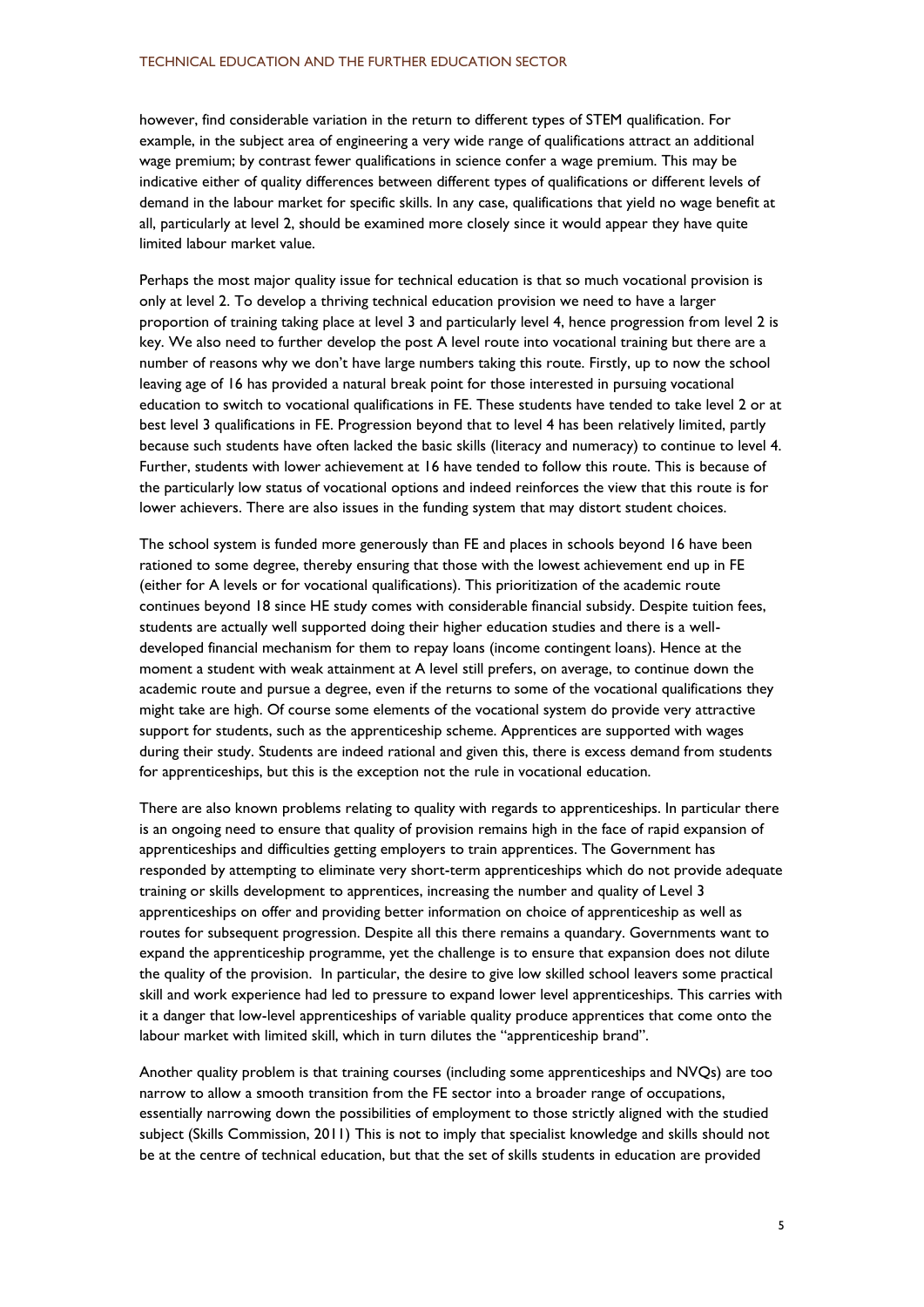with should be both deep and broad enough to afford them access to more jobs and occupations, especially in the case of employer-led apprenticeships.

## POLICY CONTEXT

In terms of policy, FE has long been the Cinderella sector, often overlooked in terms of funding and policy reform. However, there are signs that FE is garnering significantly more attention, with several initiatives and/or policy changes currently or soon to be implemented. Recent developments of note include the creation of University Technical Colleges, as centres of high-quality training in technical professions, based upon collaborations between local schools, universities and employers, all of which become involved in the development of the curriculum and assessment of core and technical skills.

The Government has also introduced ways in which academic and technical education can be blended. Specifically, they have introduced Tech Levels and The Technical Baccalaureate, whereby students will be able to study for a series of recognized Level 3 vocational qualifications alongside core academic subjects and obtain the Technical Baccalaureate upon completion of those two components and an extended project.

Again relatively recently the Government has introduced changes to the funding structure of all Apprenticeships, with the aim of increasing employer financial contributions to some apprenticeships and ensuring that employers drive the content of apprenticeships. The strengthening of the Higher Apprenticeships scheme, including the Trailblazers initiative, also attempts to increase the role that employers play in deciding the content and structure of both the classroom-based and workplacebased learning. Indeed employer associations could potentially play a central role in both promoting the value of technical education to students and also in encouraging employers to invest in more technician education, particularly apprenticeships. Sectors that currently have relatively low levels of apprenticeships, such as IT, may particularly benefit from efforts by employer associations to boost the number of firms willing to offer apprenticeships.

Another major policy change that has also been implemented this year is the raising of the participation age to 18. Students will be required to remain in some kind of education or training until the age of 18. Currently around 30% of students leave full time education at age 16. Going forward this group is highly likely to enrol in FE and will potentially want to engage with vocational and technician education. However, this group is low skilled and realistically will have a long journey to a technician Level 3 qualification. Nonetheless this important policy change may well impact on FE provision since accommodating this group and maintaining quality of provision whilst doing so will be challenging, particularly given the financial constraints facing the sector, of which more below.

Some of the policy developments described above appear, at least at first glance, as promising for technical education. The establishment of University Training Colleges (UTCs) seems to strengthen the position of technician education in the system. Described as state-funded technical schools that operate within a partnership agreement with local universities and employers (UTC Brochure, 2013), UTCs are meant to focus specifically on technical and scientific subjects and to provide the higherlevel skills that are in demand from employers. Only 17 such institutions are currently functioning, with 30 more planned to open by 2016 (UTC Brochure, 2013). Given their recent development, there is thus far no evidence as to their influence on the provision of highly-skilled technicians in the labour market. They provide, however, an indication that the current Government is interested in expanding the technician education sector, despite the high costs which have been cited as major drawbacks of the scheme (Corrigan, 2013).

Yet these efforts to strengthen the vocational offer, and in particular technical education, come against a backdrop of important changes to funding arrangements, which will affect the entire FE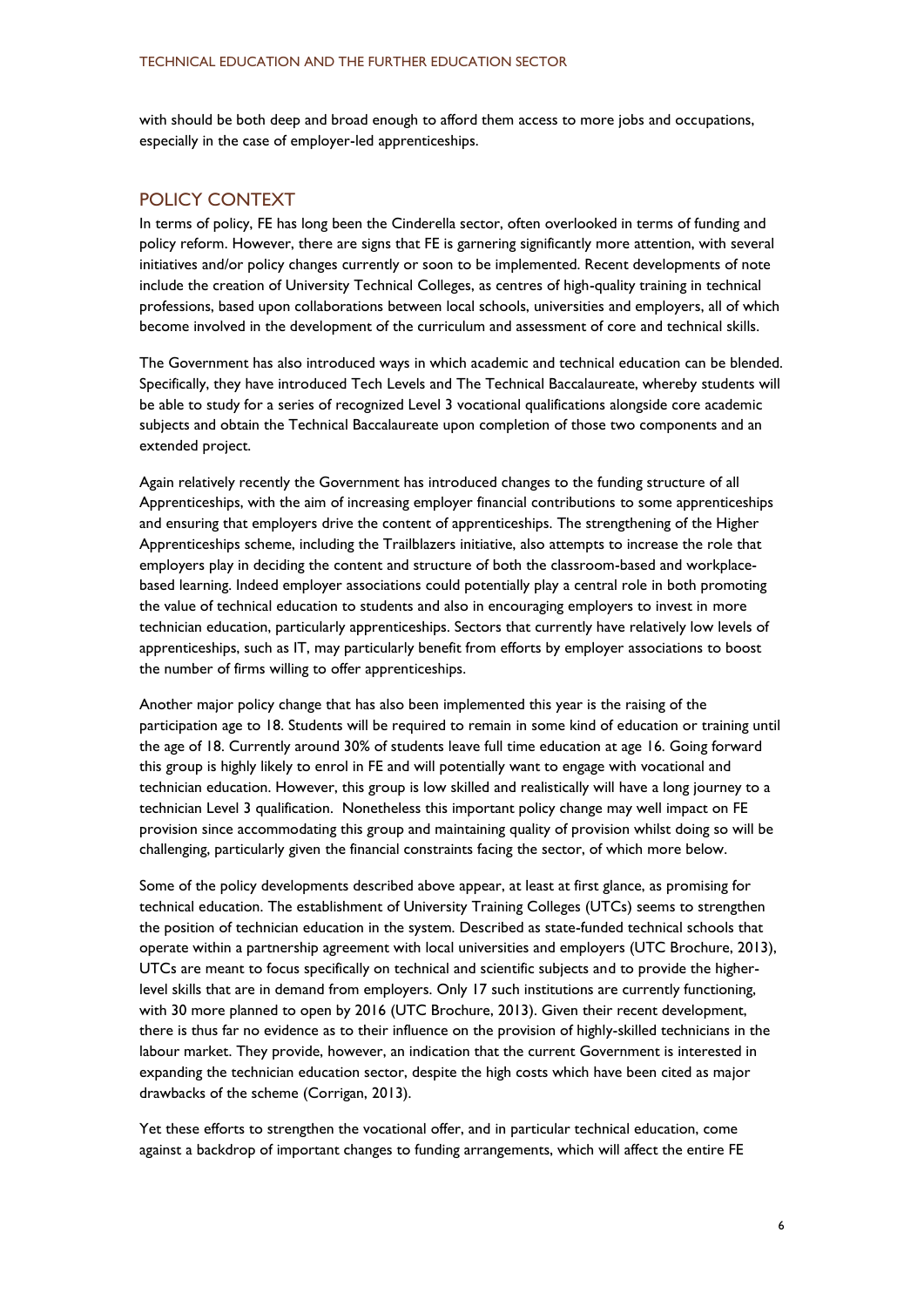system in fundamental ways. We now consider the challenges in funding faced by FE and the implications for technical education specifically.

## FUNDING

The funding challenge in FE remains acute (Keep, 2014). In recent years there has been a sharp decrease in real terms in the funding available for FE colleges in general, and by extension for technician education. The budget for FE has been hit in two ways. Over the period 2010-2015, there will have been an anticipated 25% decrease in the budget of the Department of Business Innovation and Skills for provision in skills and FE, largely affecting older learners. Equally there has been a reduction of just under 8% in the budget for the Department for Education (DfE). However since the DfE kept the schools budget stable, this implies a larger reduction in the DfE's funding for younger learners in FE.

Not all forms of technical education will have experienced a reduction in funding however. Apprenticeship funding was increased, partly to support other initiatives to increase the quality of the scheme. At the same time most forms of adult learning in FE have seen cuts, though again parts of the budget were earmarked for boosting science and innovation, fields directly linked to the training of technicians (Keep, 2014; 157 Group, 2012). Overall there is no doubt that FE colleges are under increased financial strain and this is likely to impact on the provision of technical education. Specifically, it raises the question of whether current arrangements whereby 'cheaper' courses in FE are used to offset the high cost of technical courses will become unfeasible.

Proposed solutions to the funding challenge in FE reflect a growing recognition that the same pressures that have been brought to bear in higher education now apply to FE and that additional funding may need to come from students themselves (BIS, 2013). This was the thinking behind the introduction of loans for advanced and higher apprenticeships for older learners, for instance. At the time there were fears that high-cost apprenticeships, which tend to be high-quality, intensive schemes with high employer involvement and high running costs, would put students off enrolling. Indeed following the introduction of loans uptake was low, with only around 500 loan applications being made in the 2013 year-long trial. The government reversed their position on this and at the time of writing higher-level apprenticeships have returned to being publicly funded (SFA, 2014). This raises a fundamental question about the extent to which we can encourage greater student investment in FE. It is unclear whether the issue is that students are simply not prepared to pay for their FE course or whether the loan mechanism and financial arrangements are insufficiently developed and poorly explained and hence put students off. Perhaps a transparent and properly designed student loan system that is well understood by students could succeed.

Of course some of the motivation for greater student contributions is driven by the standards agenda as well as funding pressures, linking back to quality issues. Introducing a market in FE may result in improved responsiveness and better choice for learners and employers. Further, competition between FE providers for students and the ability of students to purchase their FE qualification from any number of different providers, should ensure that fees are kept at a competitive level. Certainly the theory is that by enabling students to determine where they study they are more likely to secure training that is appropriate, high quality and at the right price. Unlike in the case of HE however, in FE there is a question about the extent to which employers, rather than students themselves, should pay for qualifications. Many students in FE are employed (25% of FE provision is in the workplace) and, particularly given the doubts about securing additional student investment, one might naturally look to employers to contribute to the costs. Further, having the direct involvement of employers might also encourage FE colleges to be more responsive to the needs of employers and encourage innovation in the design of courses, and indeed their delivery. Again, the theory is that the quasi-market approach will ensure that the better FE providers will thrive and grow, and innovative new entrants will compete and push up quality.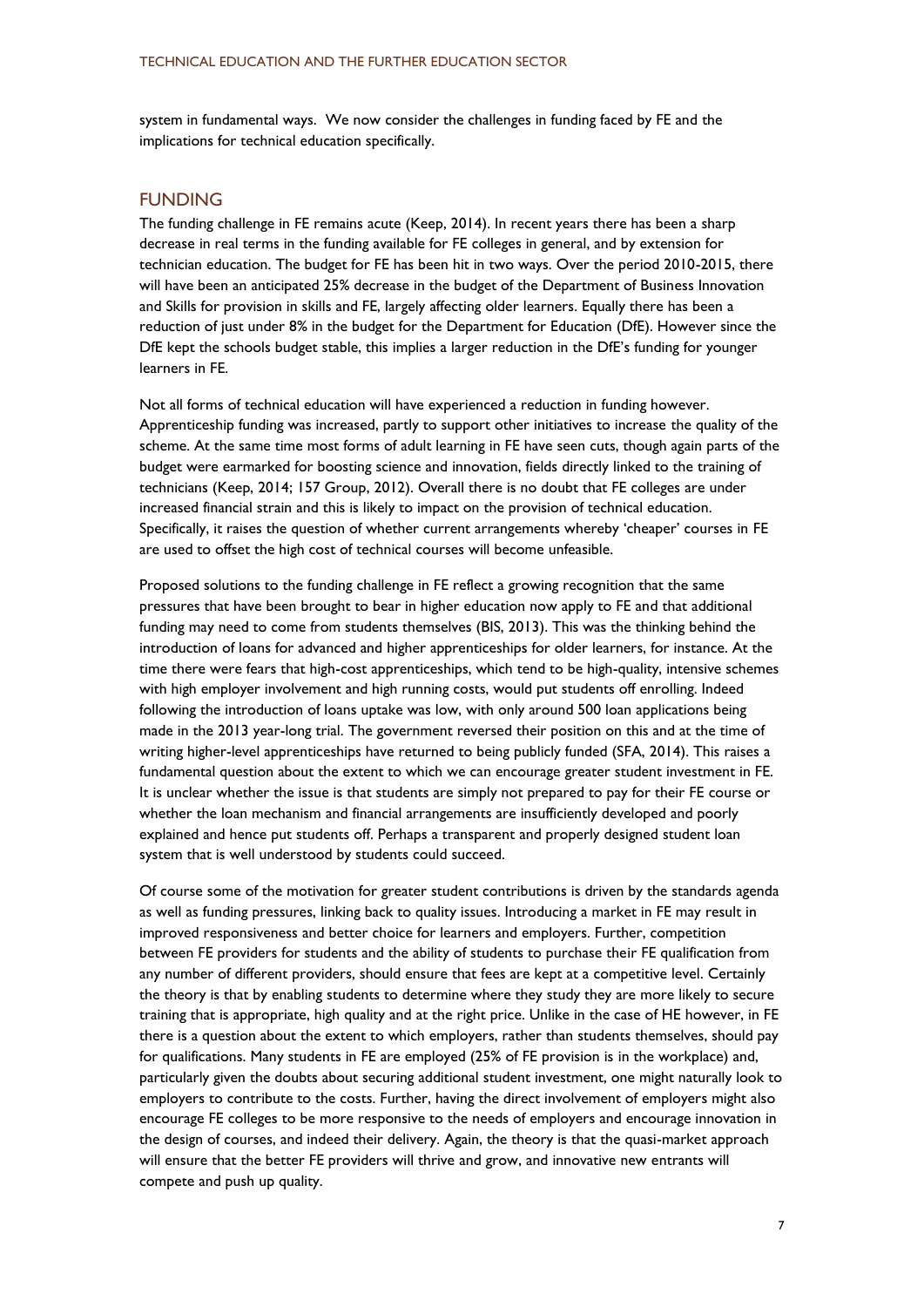The real-life experience of how quasi-markets work in the school system and indeed in HE suggests that there are potential problems and risks with this approach. Student choice is often uninformed or at least determined by factors unrelated to quality, such as location. This dampens any market forces that might emerge. If price competition does emerge and if students find it difficult to judge the long term value of different types of qualifications then it may be that they will tend to opt for the lower cost options, which are generally non-STEM. This risks students being even less likely to choose technical education, despite its benefits. Essential to increasing contributions from students will be regulated information to inform students about the value of technical education relative to the cost.

The assumption that employers will be willing to contribute more to the cost of training is also potentially problematic and needs to be tested. It also raises a number of specific issues for technical education. First there is the poaching problem. If employers pay for workers to be trained in technician skills, the employee may be lured away by other firms. This is more likely to happen when skills are in short supply, as appears to be the case with technician skills. Second, the price of delivering technical education is already high<sup>1</sup> and is likely to steadily grow as the different technical occupations (and implicitly courses) become more specialised and as employers expect higher levels of skill from technicians. It remains to be seen whether employers will be willing to bear the cost of this training without state subsidy. Mason and Bishop (2010) found that training volumes are decreasing and have been doing so on a long-term trend that predates the occurrence of the 2008 financial crisis. If the overall skills system becomes demand-led, then the sector may well shrink if employer demand is limited.

Employer-led provision is however, also a quality issue. Attempts to get employers more involved in the design of vocational qualifications have been long standing, with sector skills councils being the latest attempt to do so. Despite this, employer involvement in England is weaker than in many other countries. Clearly one way to increase employer engagement is through the funding system. A demand-led system might make the system more responsive to employers. Equally we must be mindful that employers may underinvest and hence continued subsidy is likely to be necessary in the area of high cost STEM. We can also use other levers. We can provide greater incentives in the tax system for employers and employees to commit their own resources to training. We can find ways of ensuring that when employers invest, they can be sure of reaping a return, either through paying lower training wages or through locking in employees for a longer time period post training. We can also stimulate employer demand for specific types of training through regulation, such as mandated occupational licensing. This may also serve to improve the status of some technical occupations and associated vocational qualifications, which are currently under-valued despite their good labourmarket prospects. Some of these alternatives require us to identify the provision we want to subsidise: clearly we do not want to offer blanket subsidies for provision that is not economically valuable. This is however very difficult terrain – manpower planning is notoriously difficult and the appeal of demand led provision is that it avoids the need for this. Going forward at a minimum we must monitor closely the impact of a "demand-led" system on technical education.

Another important issue is the parity between the FE and HE sectors, which is particularly pertinent to technician education. Not only are the two sectors funded at different rates for STEM education but additionally the student support systems for FE and HE are currently quite different, with far higher levels of student support and state subsidy for HE. This potentially provides an incentive for students to undertake higher education instead of technical education, despite the relatively high value of the latter in the labour market. It no doubt costs more to teach an engineering degree at Imperial

l

<sup>&</sup>lt;sup>1</sup> Evidence from the 157 Group, a consortium of FE Colleges (157 Group, 2012) suggests that due to the need for laboratory space, specialised and highly paid teachers and smaller group sizes due to health and safety issues, STEM courses in FE are certainly more expensive.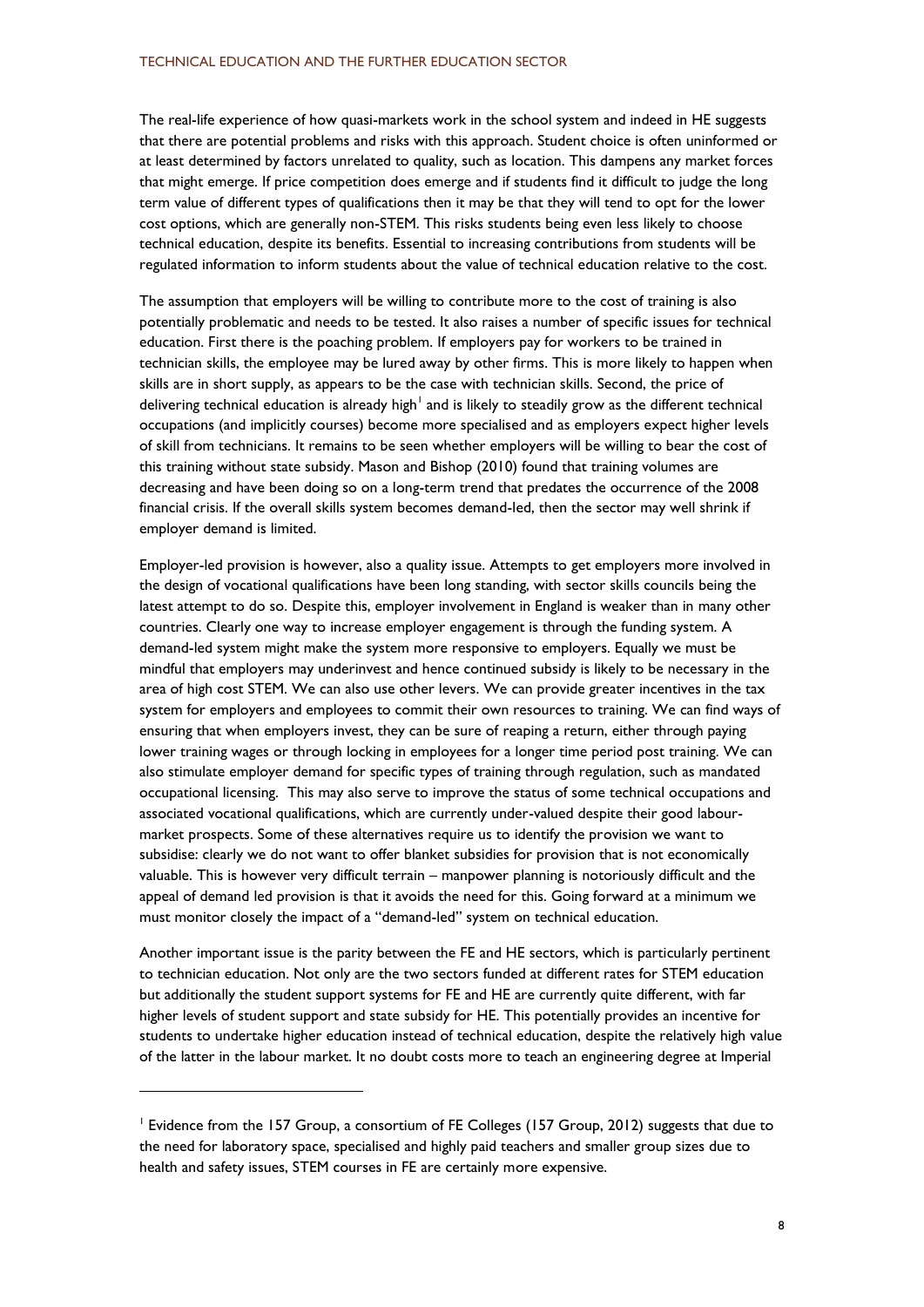College than a mechanics course in a local FE college and such comparisons are not useful. However, we do need to better understand the real costs of delivering STEM technician qualifications in FE as compared to lower-end STEM (and non-STEM) provision in HE. We need to compare the outcomes from these different types of provision and ask whether a high-quality technician qualification taken in FE is cheaper and provides a higher return than say a degree from a lower ranked university.

In the case of higher education the introduction of higher tuition fees has not yet had a negative impact on demand (Chowdry et al., 2012). This is partly because the design of the funding system has been such that it has protected low income students from the full impact of fees via tuition fee waivers, bursaries and the income contingent nature of loans. It is critical that we learn the lessons from this and ensure that any increased contribution from students for technician education in FE provides sufficient protection and subsidy for lower income students. This is however costly. For every pound spent on HE financial support the government only reaps around 30-40 pence back in loan repayments (Crawford et al. 2014). This raises serious questions about whether we could afford such a system for FE even at lower levels of fees.

Equally we can also learn the lessons from HE about provider behaviour. If an income-contingent loan system is introduced then the implicit state subsidy that this provides (in terms of underwriting the loans) tends to reduce the incentive for providers to compete on cost and for students to purchase on the basis of cost. We might expect to see colleges charging fees up to the maximum allowable by any income contingent loan system and this might substantially increase, rather than decrease the costs of any system to the Treasury. Further, if the returns to some specific technician qualifications are relatively low compared to the cost of delivery then there are serious questions as to whether loans of a substantial nature would be repaid. Society might accept this level of subsidy for some qualifications (perhaps STEM qualifications) given that we expect a high social return on such education. If however, this became a problem across the FE system as a whole, with students generally unable to repay their income contingent loans then the state would save very little introducing this kind of scheme.

## CONCLUDING COMMENTS

Much technical education is valuable in the labour market, suggesting that it is high quality or at least producing skills that employers demand. Further, there are a number of recent and potentially exciting policy developments that may improve the quality of technical education still further, such as University Technical Colleges and reform to the apprenticeship system. However, despite these positive developments, we have argued that the funding threat going forward poses some significant dangers to the quantity and quality of technical education on offer in FE. This is because whilst a demand-led system does have advantages (it may indeed make FE more responsive to employers) there is reason to believe that individuals and employers may underinvest in technical education. In the case of students we deduce this from the experience of loans in FE so far (for adult apprenticeships) which students were reluctant to take up loans. For employers, we deduce this from the high return to technician and apprenticeship qualifications which coexists with the great difficulty of getting employers to fund provision and offer apprenticeship training. Understanding and addressing the market failures that cause this lack of willingness to invest is key.

Just as in HE, there is clearly a need to regulate the supply side, both in terms of the quality of overall provision and in terms of ensuring that FE colleges do not withdraw from STEM education altogether because of high costs. Additionally, a demand-led system needs good information for both students and employers. Further work is needed to provide far better information on the costs and value of technical education relative to other FE and HE options, building on the work that has already been done in HE to improve information available to students. The failure of loans for age 24 + apprenticeships may well reflect confusion on the part of students either about the nature of the loans or about the value of apprenticeships, or both.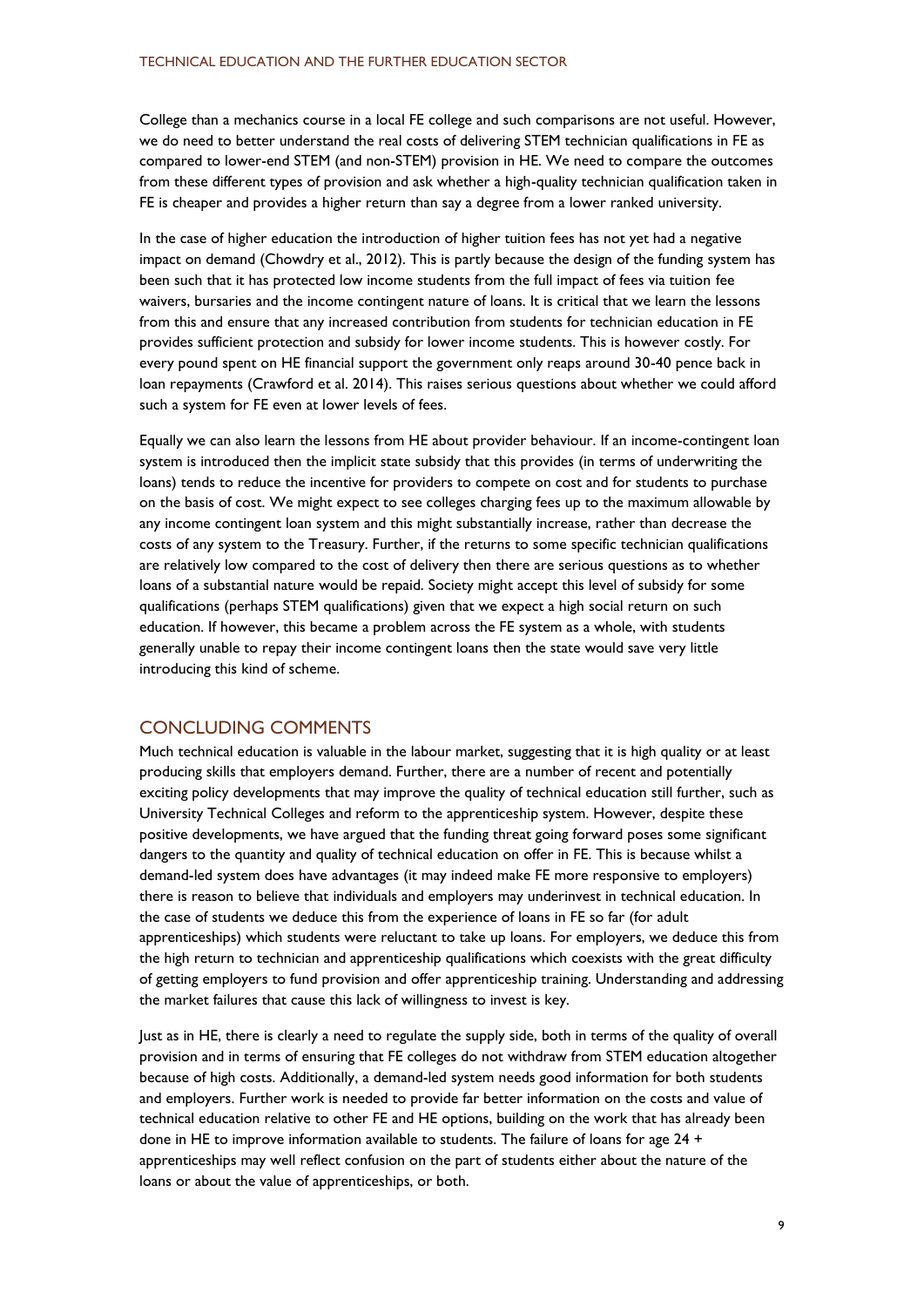Careful design of the funding system is needed, to both increase the resource coming into FE and to align the incentives the system provides to study in HE or FE. Students should be guided by the appropriateness and value of a particular qualification not differences in student financial support. Yet providing the kind of support that students receive in HE to FE will be very expensive and so employers must play a major role here. Action is therefore also needed to stimulate employer investment and avoid major reductions in the amount of technical education provided. These might include directed subsidy into technical education specifically, tax relief on training, occupational licensing and designing ways to ensure that employers get back a return on their investment and avoid their staff being poached. Options that do not require manpower planning per se are likely to be more successful. In any case, we need a better evidence base to draw on to inform these developments.

Finally, it is worth considering one of the major repercussions of the funding cuts to FE, namely the smaller role the state is playing in the provision of post-compulsory education and training. Politicians need to be aware that in reducing subsidy for FE they are inevitably ceding control too. The state loses its ability to direct investment into areas considered socially productive and FE colleges will develop activities that help their finances rather the social good. They may also be increasingly unable to justify to their funders (students and employers) any cross subsidy of technical education from other courses. These are risks that need careful monitoring.

## FUTURE RESEARCH

Our concluding remarks suggest a number of ways in which policy needs reform and to do that we need a better evidence base. FE, and within that vocational and technical education, has historically been an under-researched area. This article has suggested a number of important and pressing research questions which would form part of a research agenda to improve our understanding of this crucial part of the education system.

1. Perhaps the most pressing question is what is the relative economic value of different types of vocational and technical education, as compared to different higher education qualifications? Is the economic return higher for some technical qualifications in FE as compared to some foundation or bachelor degree options and if so what qualifications provide a higher return? To answer this requires research into the relative wage benefits of the different qualifications *and* more data and analysis of the costs of provision. There is already a large evidence base on the wages of those with degrees and various technical qualifications. However, this evidence has its limitations. For example, it does not generally use data on lifetime earnings. Cross section data may misrepresent the lifetime value of different options as wages in some careers grow more slowly, partly because firms continue to invest in workers and hence pay them less in the earlier years of their careers. Secondly, much of the evidence does not account for differences in costs of provision. Thirdly, some of the studies do not fully account for the fact that students taking different options may be different in a number of ways and hence would earn different amounts regardless of their qualifications. Research using longitudinal administrative data on earnings and taking account of the different costs of provision and selection issues is urgently needed.

2. The next urgent requirement is a model of the funding system in FE (a number of models of the HE funding system already exist). There is currently much consideration of the funding problems in HE and discussion of whether we can continue the current level of subsidy. Is this an opportunity to simultaneously consider the funding options for FE and whether we can level the playing field with FE in terms of state funding arrangements? Alongside research into the benefits and costs of different FE and HE qualifications, this requires better understanding of: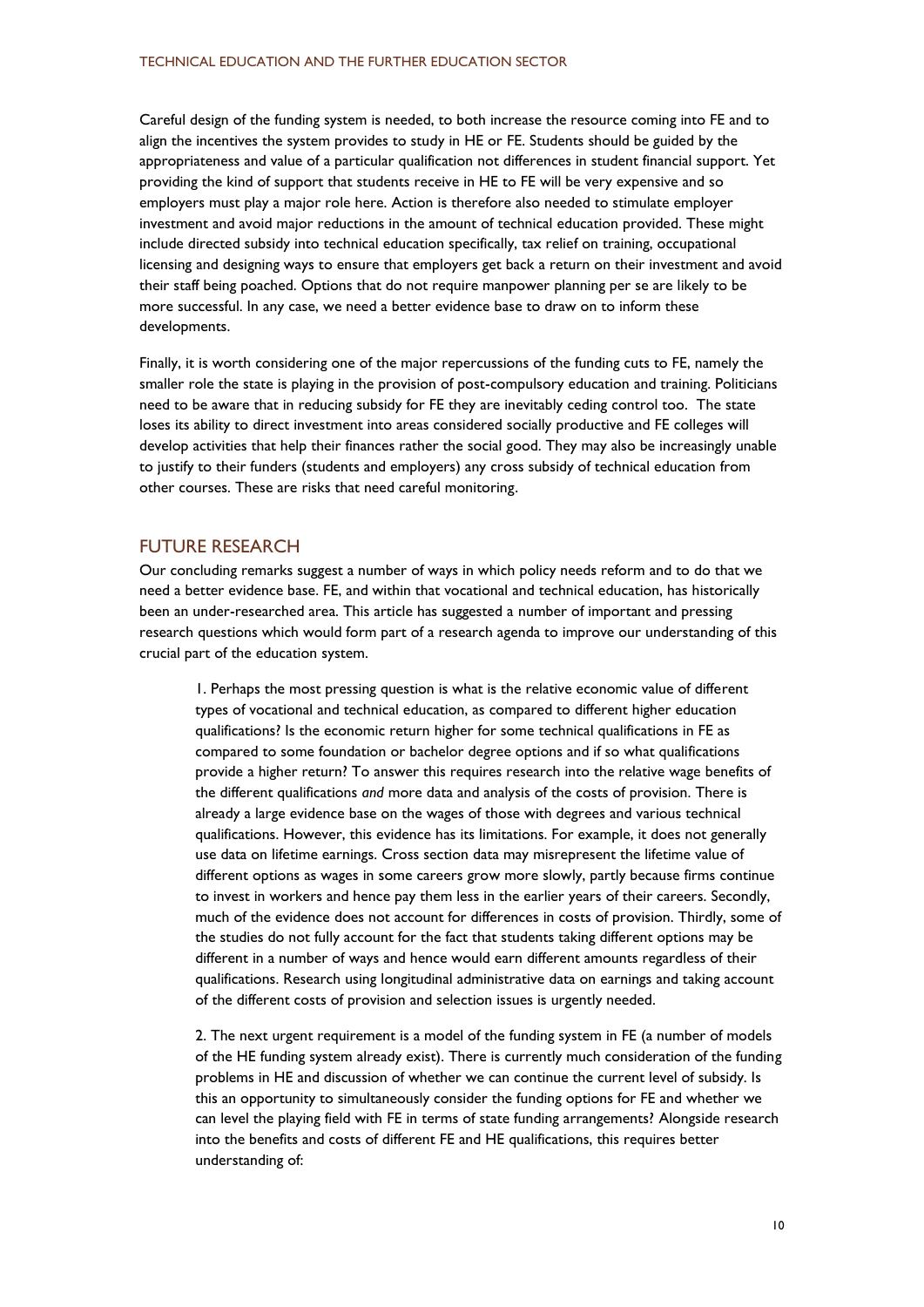- current and potential funding mechanisms in FE and their likely impact on demand;
- the degree of subsidy and cross subsidy currently in the system for different technical qualifications;
- the acceptability of cross subsidy across institutions and subjects;
- the acceptability of charging different prices by subject and institution for the same level of qualification;
- the extent to which we can, and indeed should, prioritise some subjects in FE and not only differentially subsidise them but also enable institutions to charge students different prices for them? Is this level of manpower planning really desirable, feasible and what are the dangers?

3. Another major research question in technical education is why we have observed a significant decline in the numbers of adult students studying part time. This mirrors a marked decline in the number of part-time students studying in HE. There are some obvious potential reasons for having fewer part-time students. First, as has been noted, there has not been parity of funding between full-time and part-time students in either FE or HE. Second, employers may be increasingly less likely to invest in their employees particularly post the 2008 recession. We urgently need research into the reasons for the decline in part-time technical education because if the major cause is lack of employer engagement and funding, this raises serious doubts about a strategy to get greater employer engagement in designing, providing and funding technical education. It also raises the question of what we can do to overcome the market failures that may prevent employer investment in technical education? For instance, are there ways of reducing the poaching problem discussed earlier in this paper? How can we encourage employer partnerships and associations to play a genuine and greater role in the design, delivery and funding of technical education?

4. Lastly other countries have already addressed some of the problems outlined above, including the market failures associated with providing vocational and technical education. We need to learn from their experiences. For this we need research that specifically addresses the question of how other countries have overcome market failures in this area, though ever mindful of other institutional differences across countries and the potential pitfalls of "borrowing" policy from other institutional settings. There is cross-country systems analysis of vocational education already of course but it would be interesting to identify some specific testable innovations from other countries that could be trialed here in England, with the aim of producing robust evaluation of their impact.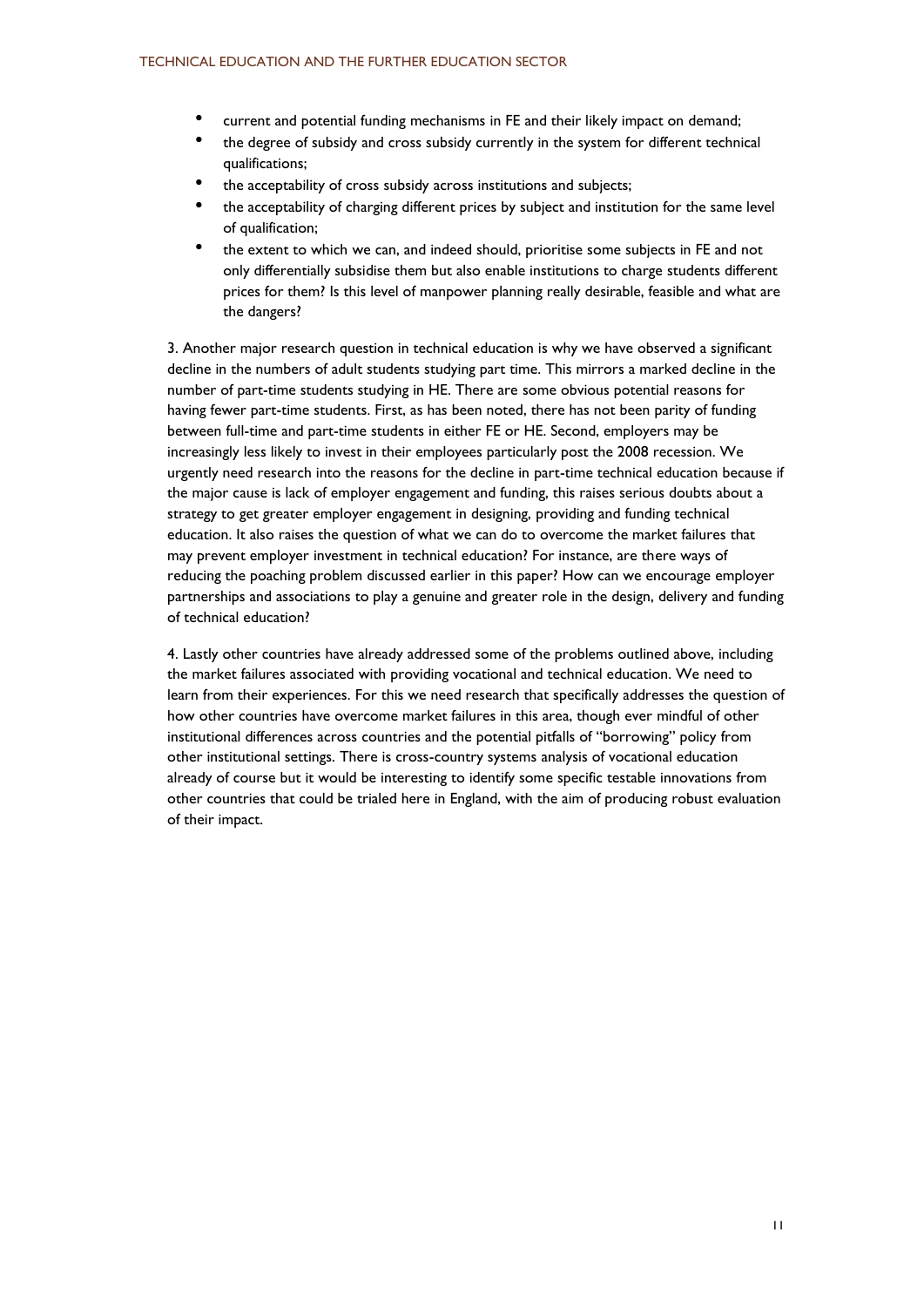## **REFERENCES**

157 Group (2012).The challenges of Stem provision for further education colleges. Publication 157- 106. 157 Group.

BIS (2013). Competition issues in the further education sector. BIS Research Paper No. 141. Department for Business Innovation and Skills (BIS).

BIS (2014). Research into the need for and capacity to deliver STEM related Apprenticeship Provision in England. BIS Research Paper No. 171, March 2014. Department for Business Innovation and Skills (BIS).

CBI (2013). Changing the pace. CBI/Pearson education and skills survey 2013. London: CBI/Pearson.

CBI (2011). Building for growth: business priorities for education and skills: education and skills survey 2011. Confederation of British Industry (CBI). Retrieved <http://educationandskills.cbi.org.uk/uploaded/20110509-buildingfor-growth.pdf>

Chowdry, C., Crawford, C., Dearden, L., Goodman, A. and Vignoles, A. (2012) 'Widening participation in higher education: analysis using linked administrative data', *Journal of the Royal Statistical Society, Series A*. doi: 10.1111/j.1467-985X.2012.01043.x

Corrigan, O. with Lee, L. (2013). Technical matters - Building a high quality technical and vocational route through the education system. London: Policy Exchange.

Crawford, C., & Jin, W. (2014). Payback time?: student debt and loan repayments: what will the 2012 reforms mean for graduates?. Institute for Fiscal Studies.

DIUS (2009). The Demand for Science, Technology, Engineering and Mathematics (STEM) skills.

Gatsby (2014). Good Career Guidance. London: The Gatsby Charitable Foundation

Greenwood, C., Harrison, M., & Vignoles, A. (2011). The labour market value of STEM qualifications and occupations. Institute of Education/Royal Academy of Engineering

Keep, E. (2014). What does skills policy look like now the money has run out? London: Association of Colleges. Retrieved:

www.aoc.co.uk/sites/default/files/What\_Does\_Skills\_Policy\_Look\_Like\_Now\_the\_Money\_Has\_Run [Out\\_\\_0.pdf](http://www.aoc.co.uk/sites/default/files/What_Does_Skills_Policy_Look_Like_Now_the_Money_Has_Run_Out__0.pdf)

Mason, G., & Bishop, K. (2010). Adult training, skills updating and recession in the UK: the implications for competitiveness and social inclusion. LLAKES research paper, 10.

McIntosh, S. (2007). A cost-benefit analysis of apprenticeships and other vocational qualifications. Nottingham: Department for Education and Skills.

OFSTED (2014). Statistics Release 2014. OFSTED. Retrieved: [www.ofsted.gov.uk/resources/official](http://www.ofsted.gov.uk/resources/official-statistics-further-education-and-skills-inspections-and-outcomes)[statistics-further-education-and-skills-inspections-and-outcomes](http://www.ofsted.gov.uk/resources/official-statistics-further-education-and-skills-inspections-and-outcomes)

ONS (2010). Standard occupational classification 2010 - Volume 1 Structure and descriptions of unit groups. Office for National Statistics (ONS)

ONS (2013) Statistical First Release: FE and Skills November 2013: All November SFR Tables. Office for National Statistics (ONS). Retrieved from

[http://webarchive.nationalarchives.gov.uk/20140107201041/http://www.thedataservice.org.uk/statistics](http://webarchive.nationalarchives.gov.uk/20140107201041/http:/www.thedataservice.org.uk/statistics/statisticalfirstrelease/sfr_current/) [/statisticalfirstrelease/sfr\\_current/](http://webarchive.nationalarchives.gov.uk/20140107201041/http:/www.thedataservice.org.uk/statistics/statisticalfirstrelease/sfr_current/)